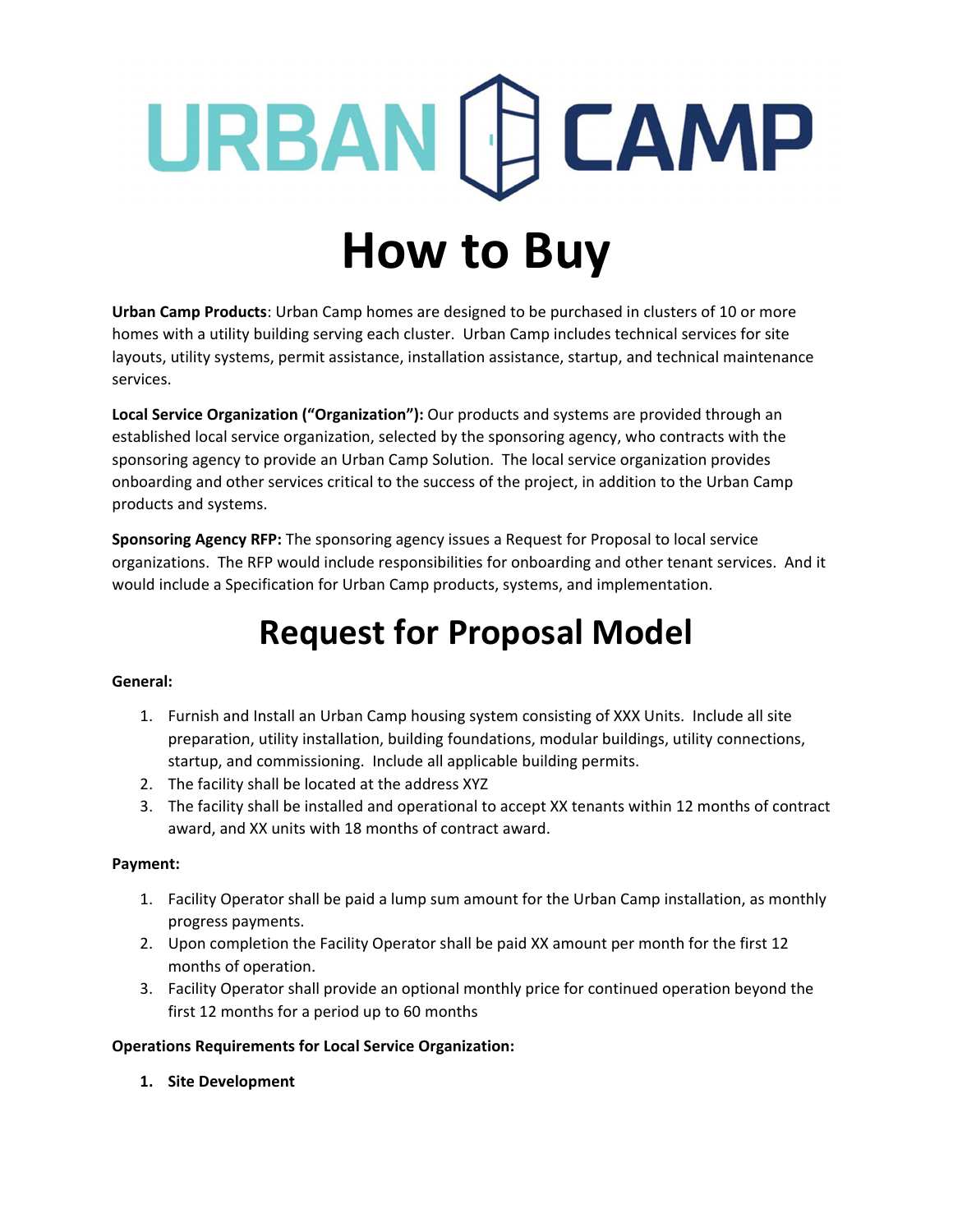- a) Where not provided by the Sponsoring Agency, the Organization shall establish a long term lease of the selected site, or other legal basis for the establishment of the development on the site.
- b) The Local Service Organization shall provide an Urban Camp Improvement in accordance with Section XX.

### **2. On‐Boarding Tenants**

- a) The Local Service Organization, "Organization", shall be responsible for the selection of tenants. Tenant qualifications to be considered include: age, time of residence in local area, the ability to care for the living space, and the ability to engage with a small community.
- b) The Organization shall provide training for new tenants. Training shall include instruction in: general conduct rules, site and unit cleanliness standards, care of interior furniture and fixtures, safe use of appliances, energy use requirements, site security and safety requirements, communication and issue management.
- c) The Organization shall monitor tenant behavior over first 30 days of contingent residency. The Organization shall determine and enforce a policy for addressing tenant infractions and a procedure for removal of unqualified tenants.

### **3. Initial Food and Personal Care Packs**

The Organization shall provide on a weekly basis a package of non-perishable food, cleaning, and personal care items for the first 30 days of tenancy.

### **4. Benefits Registration and Coordination**

- a) The organization shall register tenant for all applicable government benefits, not currently active for the tenant.
- b) The organization shall coordinate medical and social services access to the tenant for the first 90 days of tenant occupancy.
- c) The organization shall coordinate private charitable benefits available to tenants.

### **5. Tenant Services and Security**

- a) The Organization shall establish and monitor a tenant communication method by text, phone, or mobile app.
- b) The Organization shall establish, maintain, and provide for the monitoring of a remote security camera system
- c) The Organization shall establish procedures to engage public emergency services as applicable

### **6. Property Management**

The Organization shall:

a) maintain site exterior environment with regular monitoring and cleanup.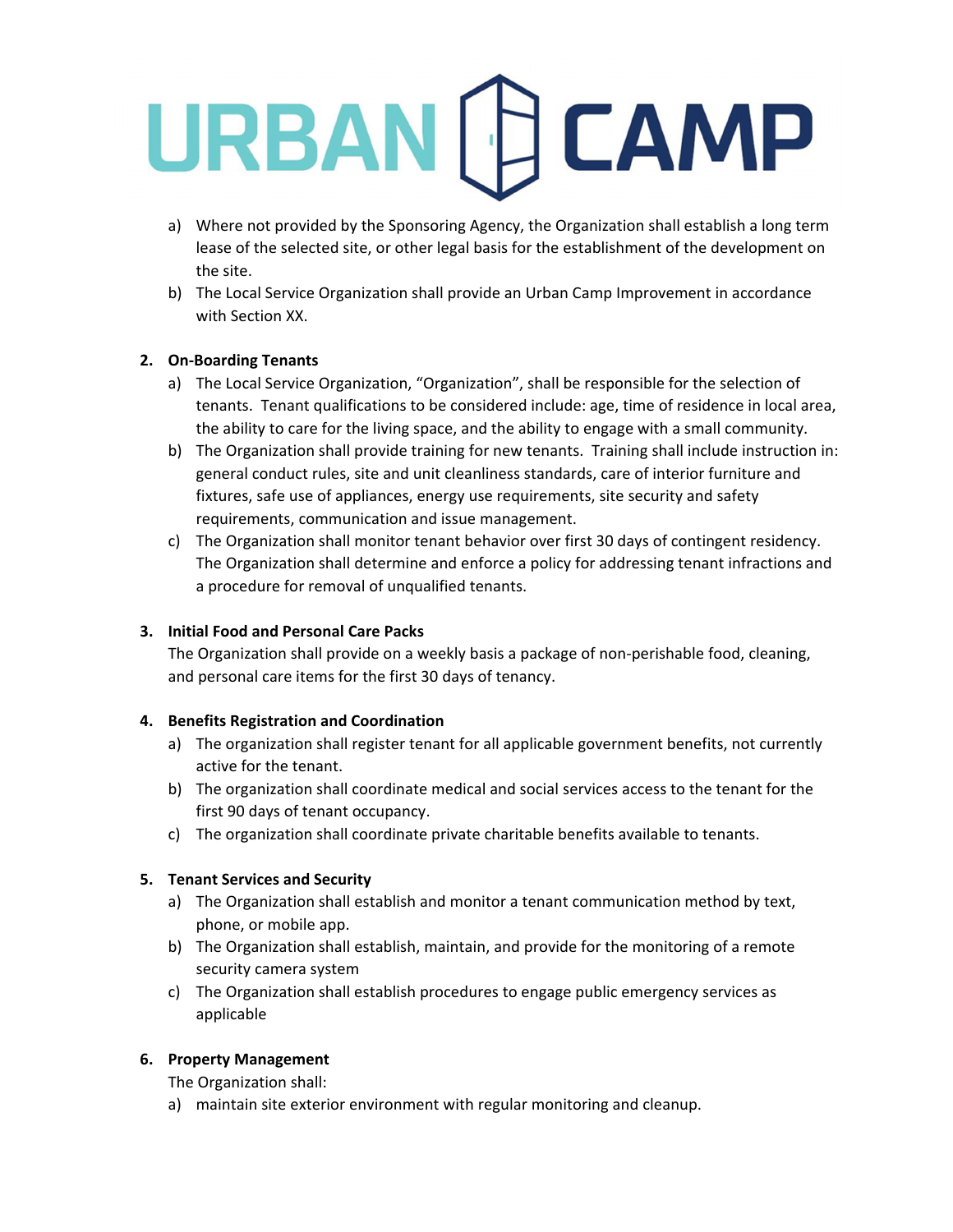- b) maintain landscaping and snow removal as applicable.
- c) maintain and repair building exteriors.
- d) provide for, monitor, and pay costs for site utilities and trash removal.
- e) maintain all applicable permits, licenses, and registrations for the site.
- f) clean and repair interior of building at end of tenant occupancy.

### **7. Financial Management**

The Organization shall:

- a) maintain financial records for the property as an independent entity,
- b) manage government housing benefits receipts paid on behalf of tenants1
- c) manage other income and expense.
- d) produce required financial statements as required.
- e) maintain an independent financial auditor for the property.

### **The Urban Camp Solution**

### **1. General**

- a) Urban Camp shall provide technical submittals to the Organization and Sponsoring Agency for review and approval. The submittal shall include details of the dwelling units, utility buildings, and site improvements.
- b) Urban Camp shall provide documents required for zoning, building code, and other applicable local requirements for the site. Local architects, engineers, and contractors shall be engaged as appropriate.
- c) Urban Camp shall engage the services of a local general contractor or construction manager to obtain permits, perform site improvements, utility installation, and installation of modular dwelling units.

### **2. Site Work**

Sitework shall include the following:

- a) Removals: Removal of existing site features not required.
- b) Grading: Grading of site to required surface elevations
- c) Grid Utilities: Connection of grid utilities to location of new utility building. Utilities may include electric power, water, sewage, and natural gas where applicable.
- d) Site Utilities: Installation of power, data, sewer, and water utilities from utility building to the dwelling modules
- e) Road and Walkways: Installation of access roadways and walkways
- f) Lighting Security: Installation of general site lighting and security
- g) Barriers: Installation of barriers or fencing
- h) Landscaping: Installation of landscaping
- i) Concrete: Installation of concrete foundations for utility building and dwelling modules
- j) Module Placement: Setting of utility buildings and dwelling modules onto foundations and connection of utilities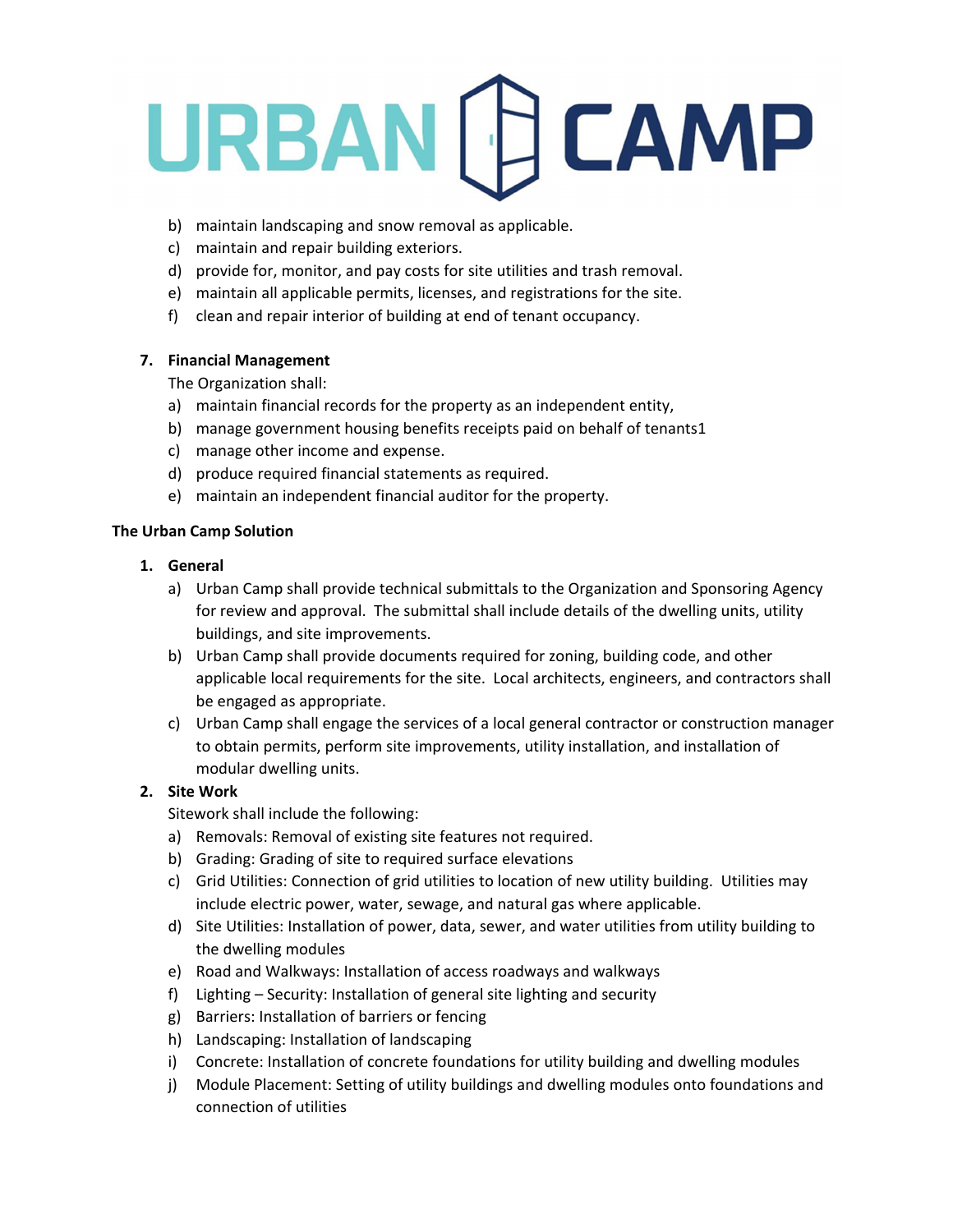### **3. Utility Building**

The modular utility building is the point of connection of the site utilities to the grid utilities. The utility building shall include utility equipment for the distribution and management of power and water to the dwelling modules.

The utility building shall include:

- a) Modular: size and construction to match the standard dwelling modular unit
- b) Washer Dryer: a washer and dryer suitable for cleaning clothes for a group of 10 tenants on a weekly basis.
- c) Refuse / Recycling: an exterior feature to secure and screen refuse and recycling containers
- d) Power: power distribution and metering for service to 10 dwelling modules.
- e) Solar: solar power management systems for the grid of 10 dwelling units.
- f) Water: water metering and water conditioning as applicable
- g) Sewage: sewage connection to grid with lift station as applicable
- h) Energy Management: energy and water monitoring and management system with remote access
- i) Internet Access: site internet access via wi-fi accessible within all tenant dwelling modules
- j) HVAC: local heating, ventilation, electrical, and water access for operation and site maintenance
- k) Tool Storage: A secure storage area for site maintenance tools accessible by tenants and service organizations

### **4. Dwelling Modules**

- a) Code Compliance: The dwelling unit shall be a modular building meeting all requirements of the current International Residential Code (IRC). The dwelling shall include permanent provisions for sleeping, eating, bathing and sanitation. The dwelling shall have a minimum habitable space of 70 SF which excludes bath area.
- b) Modular Construction: The dwelling shall be constructed in accordance with applicable State modular building certifications. The dwellings shall be constructed in accordance with an approved quality system, and shall be subject to observation and audit by an independent agency NTA.
- c) Low Energy and Water Use: The dwelling shall include low energy and low water consumption design. The system shall be designed for an average energy use of 1 KW‐HR 3500 BTU. The system shall be designed for an average water use of 15 GAL per day.
- d) Utility Access: The dwelling shall include a utility access space isolated from the living space and accessible by approved maintenance personnel through a secure exterior door.
- e) Solar: The dwelling shall include a minimum of 1500 Watt solar panel capacity with integration to the solar management system for the cluster.